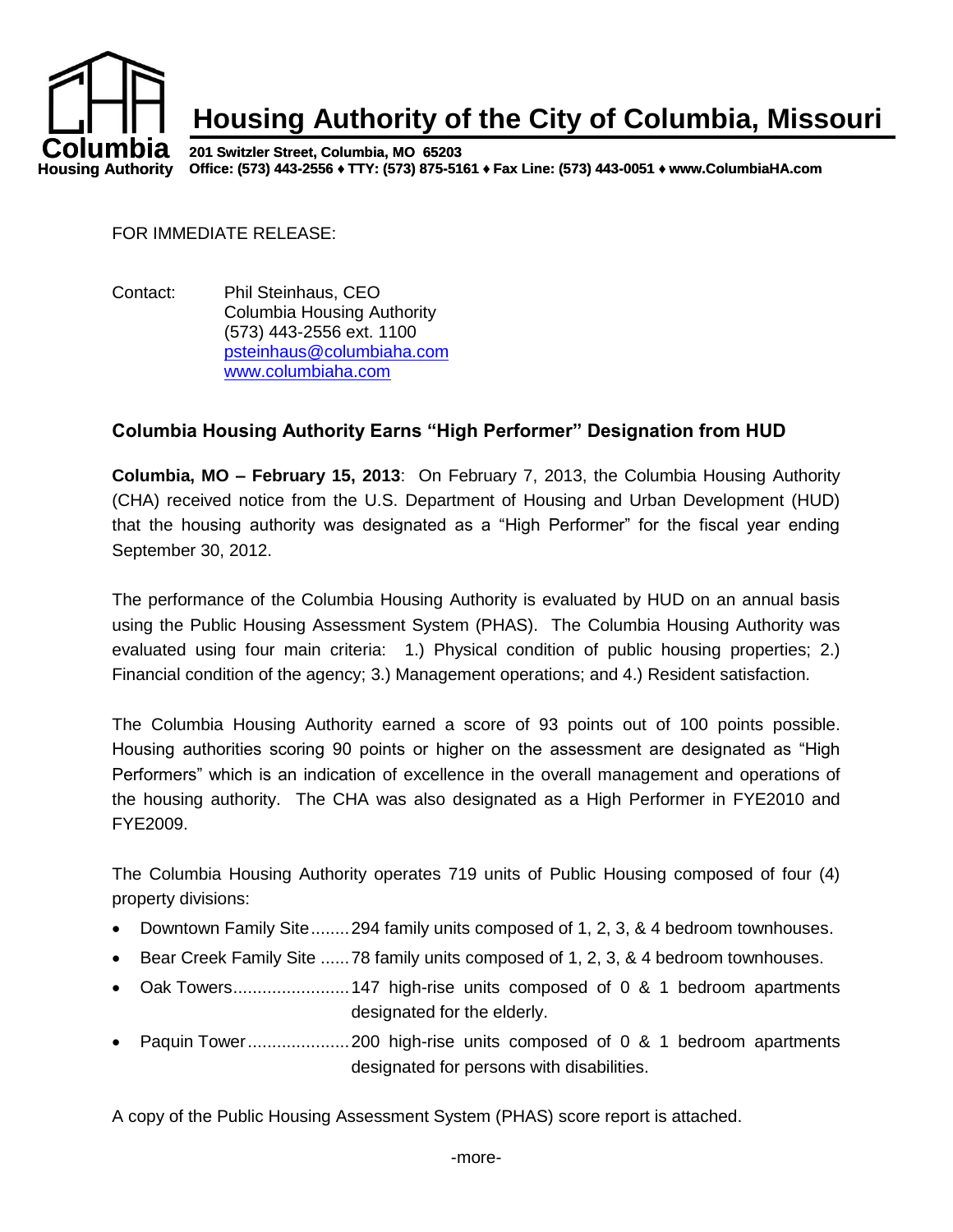The CHA was also recognized for its professional management of it Section 8 Housing Choice Voucher Program in 2012. The CHA earned a score of 104% on the Section Eight Management Assessment Program (SEMAP).

The 14 key indicators of performance that are assessed for the Housing Choice Voucher Program are:

- Proper selection of applicants from the housing choice voucher waiting list
- Sound determination of reasonable rent for each unit leased
- Establishment of payment standards within the required range of the HUD fair market rent
- Accurate verification of family income
- Timely annual reexaminations of family income
- Correct calculation of the tenant share of the rent and the housing assistance payment
- Maintenance of a current schedule of allowances for tenant utility costs
- Ensure units comply with the housing quality standards before families enter into leases and PHAs enter into housing assistance contracts
- Timely annual housing quality inspections
- Performing of quality control inspections to ensure housing quality
- Ensure that landlords and tenants promptly correct housing quality deficiencies
- Ensure that all available housing choice vouchers are used
- Expand housing choice outside areas of poverty or minority concentration
- Enroll families in the family self-sufficiency (FSS) program as required and help FSS families achieve increases in employment income.

A copy of the Section Eight Management Assessment Program (SEMAP) score report is attached.

"We've worked hard to earn the High Performer designation for our Public Housing propertied during the past year," stated Phil Steinhaus, CEO of the Columbia Housing Authority. Likewise, our Section 8 Housing Choice Voucher Program has also set a high standard for professionalism and good program management by achieving a SEMAP score of 104%.

Achieving and maintaining High Performer status has been a goal the CHA for each of its four properties. Seven years ago, HUD mandated that that the CHA adopt a new management model that focused on improving each of the CHA's four properties as individual housing assets rather than managing CHA as a whole.

"Each of our four properties has their own management team who are responsible for providing high quality affordable housing to our residents. These property management teams have worked hard for several years to address a number of performance and management issues with the goal of attaining the HUD High Performer designation while consistently managing our properties in this manner to the benefit of our residents and the Columbia community."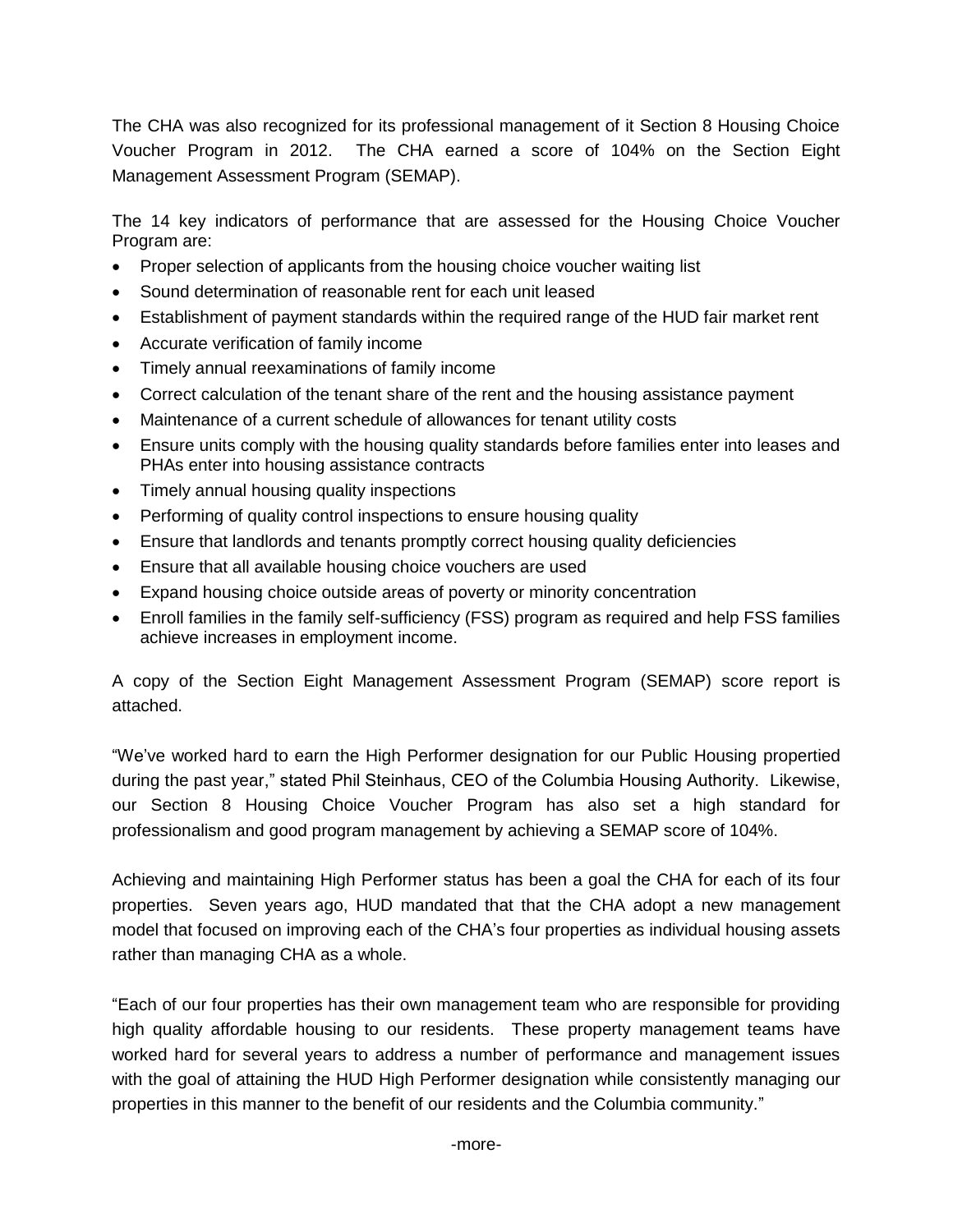"Likewise, landlords and tenants alike depend on the CHA to administer the Section 8 Housing Choice Voucher Program in an effective and professional manner that ensures that families receive the housing assistance that they need and landlords have good tenants that respect their properties and abide by the terms of their lease."

"Professionally run housing programs ensure that everyone is able to live in a safe and healthy neighborhood regardless of income, age, or disability," said Steinhaus.

-end-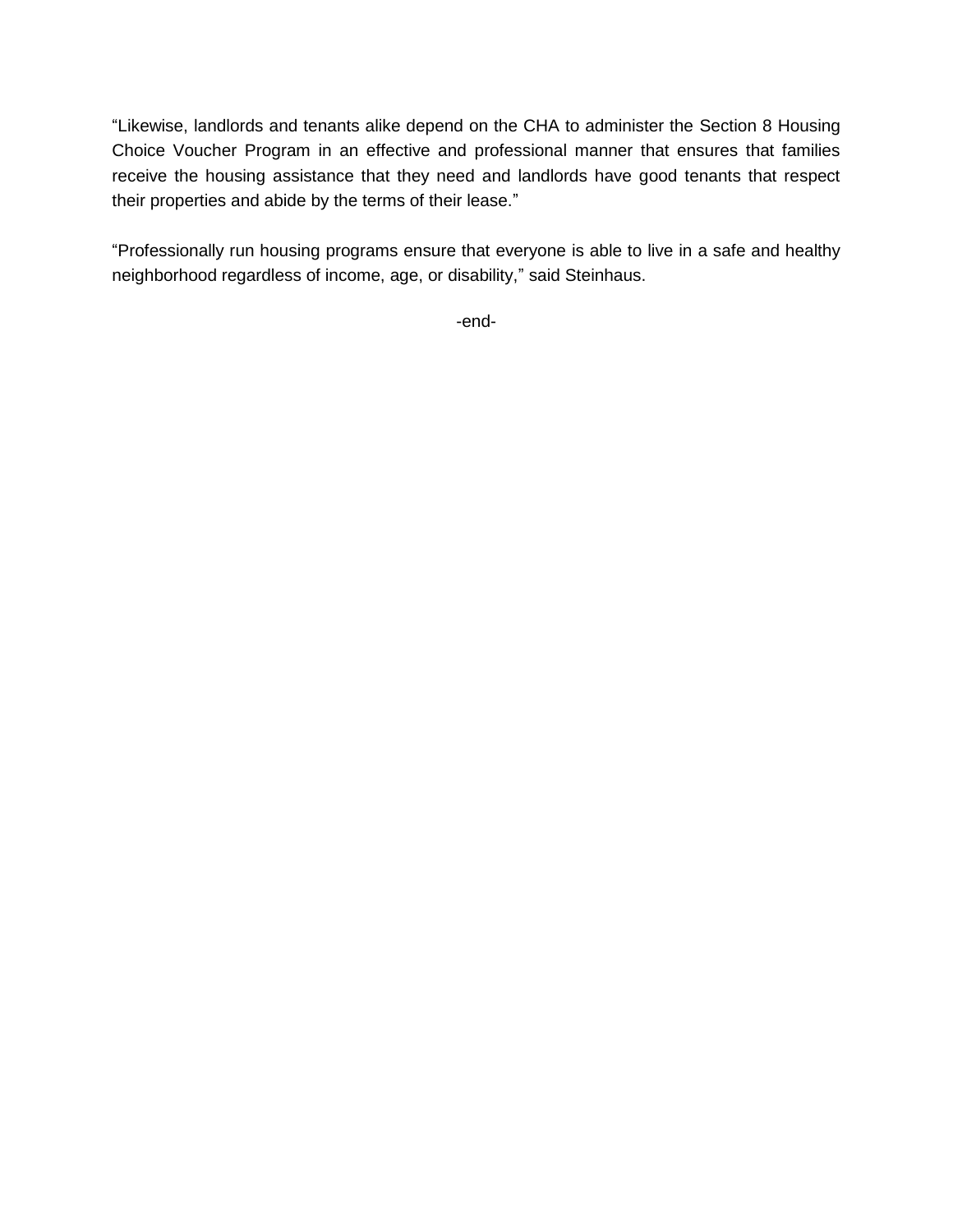

**U. S. Department of Housing and Urban Development** OFFICE OF PUBLIC AND INDIAN HOUSING REAL ESTATE ASSESSMENT CENTER

Report Date: 2/7/2013

## **Public Housing Assessment System (PHAS) Score Report for Interim Rule**

| PHA Code:               | <b>IMO007</b>                                 |
|-------------------------|-----------------------------------------------|
| <b>PHA Name:</b>        | Housing Authority of the City of Columbia, MO |
| <b>Fiscal Year End:</b> | 9/30/2012                                     |

| <b>PHAS Indicators</b>                           | Score | Maximum<br>Score |
|--------------------------------------------------|-------|------------------|
| Physical                                         | 37    | 40               |
| Financial                                        | 24    | 25               |
| Management                                       | 22    | 25               |
| Capital Fund                                     | 10    | 10               |
| Late Penalty Points                              | 0     |                  |
| <b>PHAS Total Score</b>                          | 93    | 100              |
| <b>High Performer</b><br><b>PHAS Designation</b> |       |                  |

Initial PHAS score issued date: **2/7/2013**

| <b>Financial Score Details</b>                                        | Score | Maximum          |
|-----------------------------------------------------------------------|-------|------------------|
| <b>Submission Type: Unaudited/A-133</b>                               |       | Score            |
| 1. FASS Score before deductions                                       | 23.56 | 25.00            |
| 2. Audit Penalities                                                   |       |                  |
| <b>Total Financial Score Unrounded (FASS Score - Audit Penalties)</b> | 23.56 | 25.00            |
| <b>Capital Fund Score Details</b>                                     | Score | Maximum<br>Score |
| <b>Timeliness of Fund Obligation:</b>                                 |       |                  |
| Timeliness of Fund Obligation %<br>1.                                 | 90    |                  |
| Timeliness of Fund Obligation Points<br>2.                            | 5     | 5                |
| <b>Occupancy Rate:</b>                                                |       |                  |
| Occupancy Rate %<br>3.                                                | 99    |                  |
| 4. Occupancy Rate Points                                              | 5     | 5                |
| Total Capital Fund Score (Fund Obligation + Occupancy Rate):          | 10    | 10               |

## **Notes:**

1. The scores in this Report are the official PHAS scores of record for your PHA. PHAS scores in other systems are not to be relied upon and are not being used by the Department.

2. Due to rounding, the sum of the PHAS indicator scores may not equal the overall PHAS score.

3. "0" FASS Score indicates a late presumptive failure. See §§ 902.60 and 902.92 of the Interim PHAS rule.

4. "0" Total Capital Fund Score is due to score of "0" for Timeliness of Fund Obligation. See the Capital Fund Scoring Notice.

5. PHAS Interim Rule website - http://www.hud.gov/offices/reac/products/prodphasintrule.cfm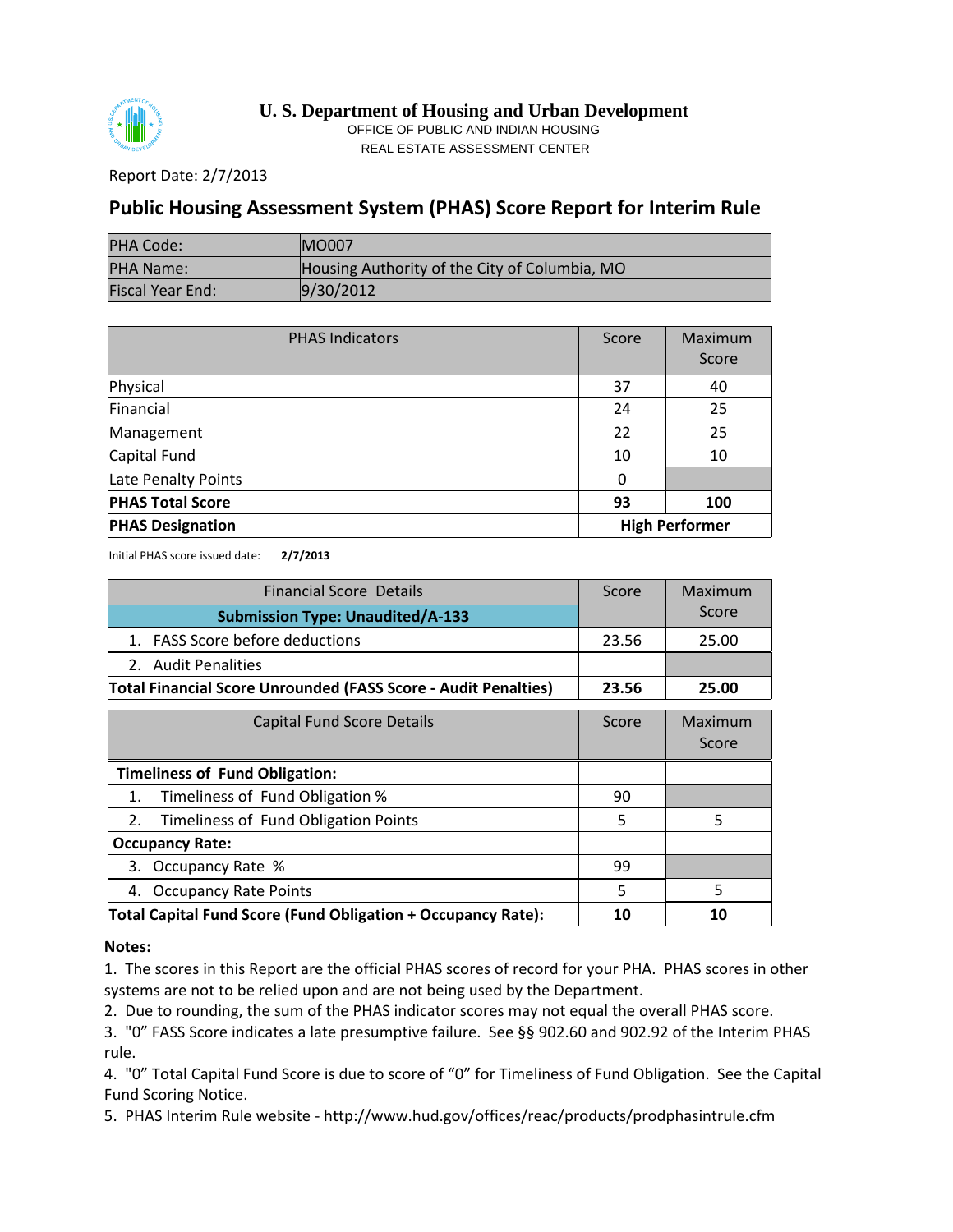

## U.S. Department of Housing and Urban Development

St. Louis Field Office Robert A. Young Federal Building 1222 Spruce Street - 3rd Floor St. Louis, Missouri 63103-2836

December 17, 2012

Mr. Phil Steinhaus **Executive Director** Housing Authority of the City of Columbia 201 Switzler Street Columbia, MO 65203

Dear Mr. Steinhaus:

Thank you for completing your Section 8 Management Assessment Program (SEMAP) certification for the Columbia Housing Authority. We appreciate your time and attention to the SEMAP assessment process. SEMAP enables the Department of Housing and Urban Development (HUD) to better manage the Section 8 tenant-based program by identifying Public Housing Agency's (PHA) capabilities and deficiencies related to the administration of the Section 8 program. As a result, HUD will be able to provide more effective program assistance to PHAs.

The Housing Agency's final SEMAP score for the fiscal year ended September 30, 2012, is 104 percent. The following are your scores on each indicator:

| Indicator #    | <b>Indicator</b>                        | <b>Points</b> |
|----------------|-----------------------------------------|---------------|
|                | <b>Selection from Waiting List</b>      | 15            |
| $\overline{2}$ | Reasonable Rent                         | 20            |
| 3              | Determination of Adjusted Income        | 20            |
| 4              | <b>Utility Allowance Schedule</b>       | 5             |
| 5              | <b>HQS Quality Control</b>              | 5             |
| 6              | <b>HOS Enforcement</b>                  | 10            |
|                | <b>Expanding Housing Opportunities</b>  | 5             |
| 8              | <b>Payment Standards</b>                | 5             |
| 9              | <b>Timely Annual Reexaminations</b>     | 10            |
| 10             | <b>Correct Tenant Rent Calculations</b> | 5             |
| 11             | <b>Pre-Contract HQS Inspections</b>     | 5             |
| 12             | <b>Annual HQS Inspections</b>           | 10            |
| 13             | Lease-Up                                | 20            |
| 14             | <b>Family Self-Sufficiency</b>          | N/A           |
| 15             | <b>Deconcentration Bonus</b>            | 5             |
|                | <b>TOTAL SCORE</b>                      | 104%          |

Your overall performance rating is High.